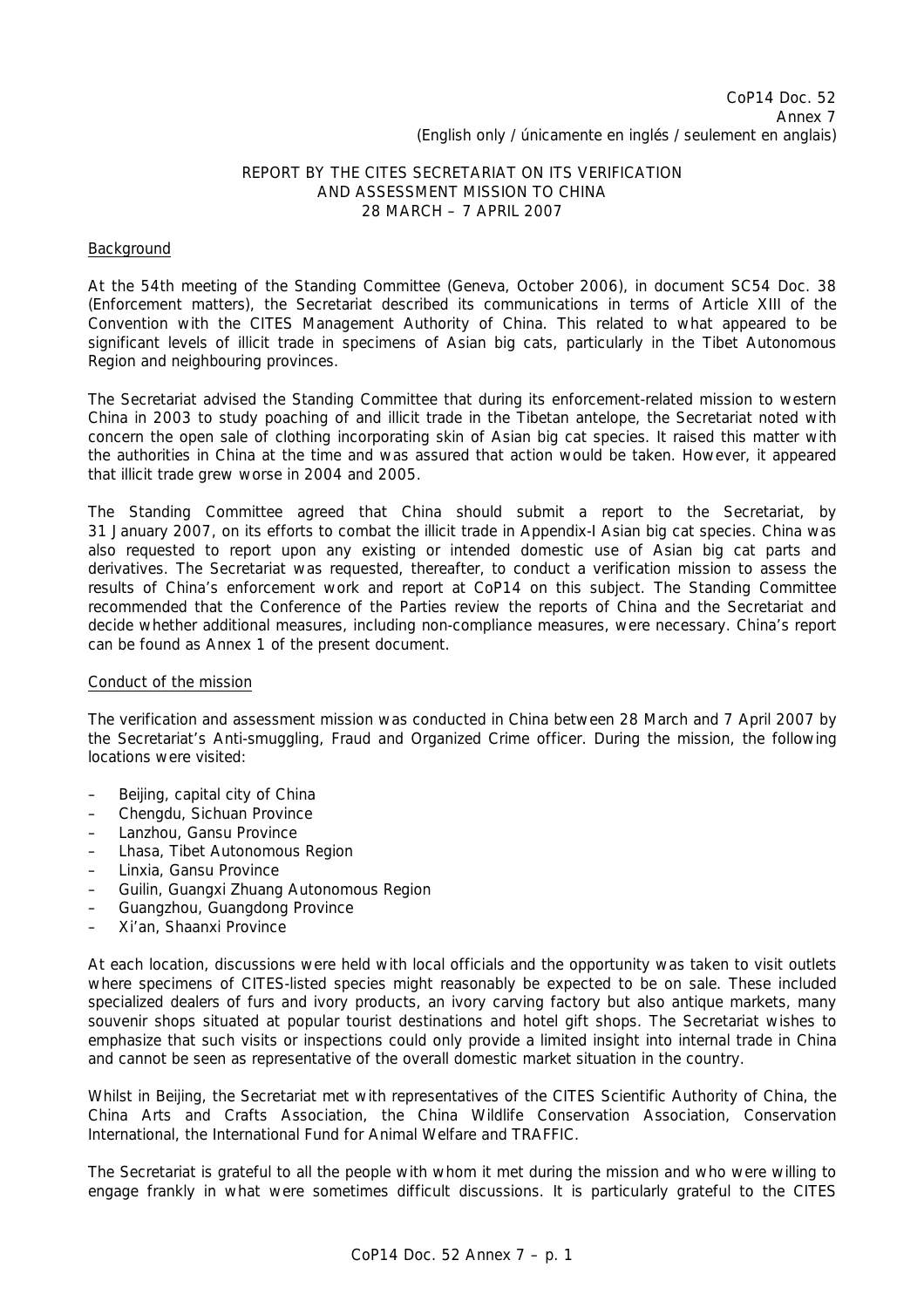Management Authority of China for its work in making the logistical arrangements necessary for such a lengthy mission, especially one involving such extensive travel.

The Secretariat also wishes to express its sincere appreciation to the Government of the United Kingdom of Great Britain and Northern Ireland, which provided funds for work on Asian big cats.

## Implementation and enforcement of the Convention and wildlife law in China

Administrative, overview and policy-making responsibility for this subject lies, at the national level, with the State Forestry Administration (SFA). Responsibility for CITES-related matters rests with the Endangered Species Import and Export Management Office of the SFA, which is the designated CITES Management Authority of China. It has 19 branch offices spread throughout 'mainland' China and in Hong Kong and Macao Special Administrative Regions. Responsibility for domestic trade in wildlife rests with the Wildlife Conservation Department of the SFA. However, domestic trade, depending upon its nature, may also be regulated by the Industry and Commerce Department and the Quality Control Department (a form of trading standards inspectorate).

Matters of a more criminal nature are dealt with by the Forest Security Bureau (Forest Police), Customs (especially its anti-smuggling investigation division) and the Public Security Bureau (Police).

Each province and region has wildlife authorities coordinated by local government. Therefore, wildlife law enforcement takes place on a day-to-day basis at local levels but can also be coordinated and directed at the national level by the SFA.

In general, the agency which first discovers or learns of a violation of wildlife-related law is responsible for its investigation and instigation of penalization or prosecution or it will hand the matter over to another authority if the matter is outside its jurisdiction or responsibility.

### The use of big cat skins – tradition or fashion?

It seems that the use of, and consequently the demand for and subsequent supply of, animal skins, especially tiger, leopard, snow leopard and otter, rose markedly in the Tibet Autonomous Region and neighbouring provinces in western China in recent years. It is not completely clear, however, what has prompted this.

The Secretariat has heard from various sources that the use of animal skins in the traditional clothing worn by Tibetans is a centuries-old custom. These clothes, known as 'Chubas', are long robe-like gowns. However, it has also been told that patches of some animal skins were incorporated into Chubas as a means of recognizing bravery in battle. For example, a warrior might be awarded a patch of tiger, snow leopard or leopard skin much as a soldier elsewhere in the world would be presented with a medal.

Whatever the reason for the incorporation of big cat skin into or onto Chubas, it seems agreed by those that have studied this subject that the use of extensive skin panels and trim on such clothes is relatively recent. This appears to reflect a growing affluence among some residents of these areas of China and, if some of the figures quoted are to be believed, it seems that some people are willing to pay considerable sums for such clothes. It is suggested that Chubas, or skins for use in Chubas, have been sold for the equivalent of hundreds, if not thousands of US dollars. Given that average incomes in this part of the world are generally low, this expenditure appears to reflect a significant desire to own such clothes.

An understanding what drives this demand may help determine an appropriate response.

For instance, if the recent desire to wear clothes incorporating such skins is prompted by fashion (which appears to be the main motivation), then the Secretariat believes that there may be less justification for a degree of tolerance by the authorities. Whilst it would be understandable to wish to take account of traditional and cultural values held by ethnic groups, this may not be so necessary if what one sees today is not a true reflection of tradition and culture.

Whatever approach is taken, the apparent widespread use and sale of skins that have taken place in China in the early 2000s has placed a demand upon some animal populations in neighbouring countries that is unsustainable.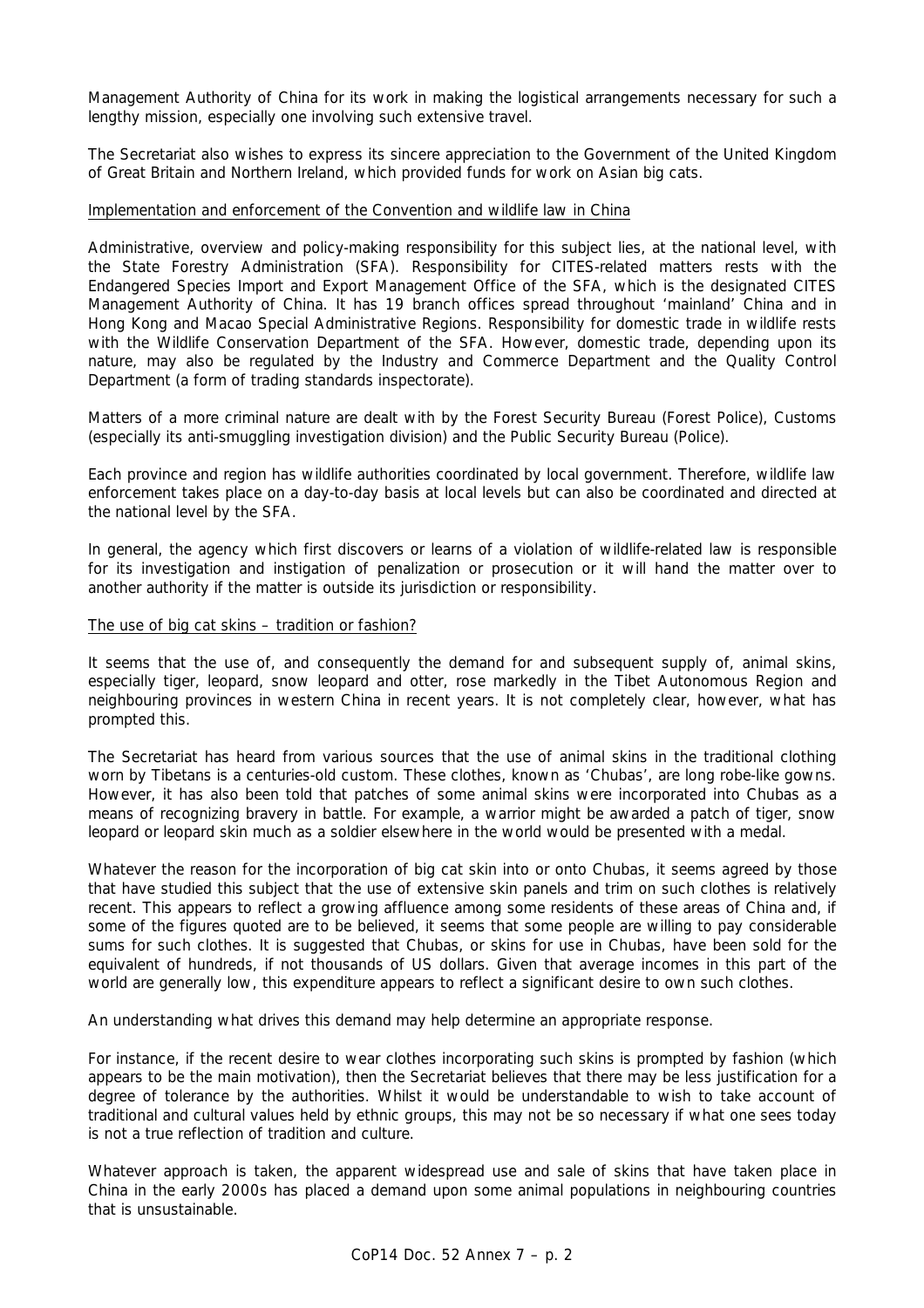## Education and awareness

Several NGOs have undertaken education and awareness campaigns in western China to encourage local residents to stop using big cat skins in Chubas. Central and local governments have also engaged in such work as a result of the Secretariat raising this issue in its communication on Article XIII. These campaigns appear to have had considerable success.

Recent surveys by the government and NGOs indicate that the use, public display and illicit trade in big cat skins has reduced considerably from what seemed to be its peak of 2004 and 2005. It is hoped that this downward trend will continue.

## Chubas, trade in big cat skins and enforcement

During its mission, the Secretariat had difficulty in fully or accurately assessing what steps had been taken by the authorities with regard to enforcement, as opposed to education and disuasion. It is important to acknowledge, when considering this subject, that possession of a tiger, snow leopard or leopard skin is not a criminal offence in China, unless it can be demonstrated that such possession is linked to an illegal import, export, transport or commercial activity. Consequently, someone found simply wearing a Chuba incorporating a tiger skin is committing no crime and, in the absence of any circumstances or grounds for suspicion demonstrating a CITES or wildlife-law-related offence, there would be no grounds for action by, for example, a Forest Police officer. The same legal situation would apply in many, if not most, States party to the Convention.

The Secretariat noted that the State Council's Notification, issued in 1993 to ban tiger bone products, forbids the 'carrying' of such products and questioned whether this legislation could be used to deal with possession of skins. It was advised that the Notification relates solely to tiger bones or tiger bone products.

NGOs have filmed the open wearing of Chubas incorporating big cat skins by large numbers of people at several events in western China. Since there has been no legal source of such skins in China for many years, it seems reasonable to presume that many of such specimens have been smuggled into the country or have been obtained by domestic poaching (the latter being less likely). But since wearing such garments is not a crime and although such a public display of multiple illegal-origin specimens may be disturbing, there is no legal basis for intervention by the authorities.

This is why government officials, with regard to the wearing and use of such skins by the general public, have tended to restrict their response to one of education. They have also been conscious of and have respected the traditional and cultural issues described above. It is clear that there would also be some 'political' sensitivities should the central government of China be seen to adopt too zealous an approach to law enforcement in the Tibetan Autonomous Region or, indeed, in any of its provinces with large numbers of residents who belong to ethnic minorities.

They do not, however, ignore the fact that the origin of many specimens may be highly questionable. Officials are aware that action is required on this front but they have yet to determine what form it should take. Consideration has been given to registering and labelling legally-acquired skins, since it is accepted that there are Chubas that are genuinely traditional clothes that have been in a family's possession for many years and could be regarded as 'pre-Convention'. China's report to the Secretariat refers to this. However, officials acknowledged in discussions during the Secretariat's mission that it would be extremely difficult to establish the provenance of such skins and demonstrating legal origin may be impossible. Some form of amnesty may also be necessary, a period during which those in possession of such articles could declare them to the authorities, without fear of prosecution, and they would be registered and marked. At the conclusion of such a period, possession would thereafter become an offence if the skin had not been registered.

The Secretariat has no particular view as to what approach should be adopted. It notes, however, that it is taking a long time for a decision to be reached and that postponing such a decision is likely to make matters more complicated and leaves a situation that can be exploited by unscrupulous dealers who wish to trade in illicit specimens.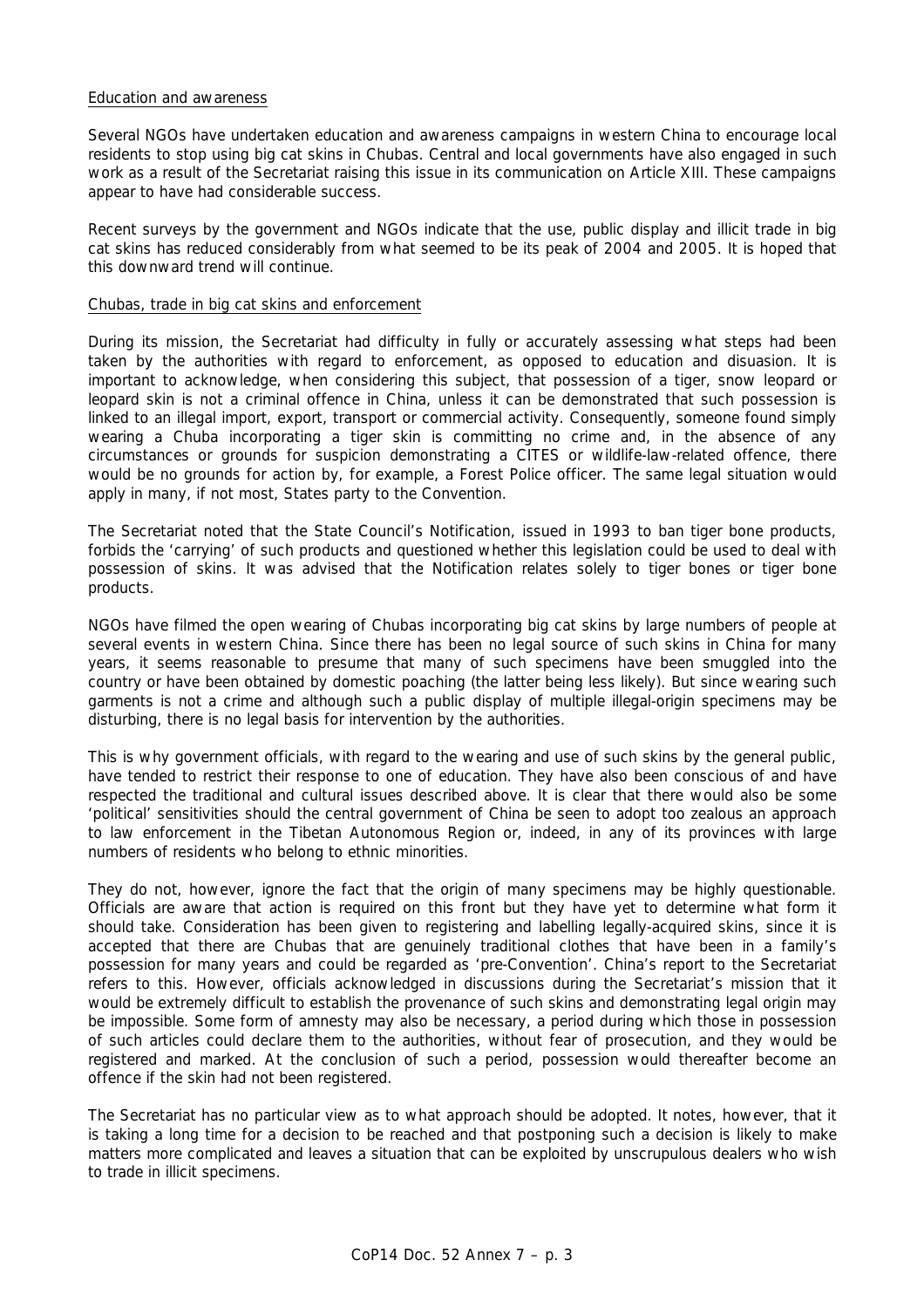Following its mission, the Secretariat was advised that the People's Republic of China Law for Conservation of Wild Animals requires a person who 'carries' products of species under 'State key protection' to be in possession of a permit authorizing this. This apparently applies in the case of a tiger or leopard skin. It was also told that the authorities could take possession of products, such as clothing, if the holder could not demonstrate that they were from a legal source and conduct an investigation into the circumstances. It appears, therefore, that some aspects of possession could result in legal action.

Turning from considerations relating to simple possession to criminal activities related to trade in big cat skins is where the authorities' response is also in some ways unclear or uncoordinated.

In its report to the Secretariat, the CITES Management Authority of China stated that, "Forest Public Security Organs have taken special measures, with a large amount of genuine and fake goods sequestrated". This statement specifically related to markets in Gansu and Sichuan Provinces. This clear statement was not, however, confirmed during the Secretariat's discussions with local government and local wildlife law enforcement officials in Lanzhou and Linxia in Gansu Province. These officials were adamant that no genuine skins had been seized in the province but said that all skins confiscated so far had proved to be fakes. In Linxia, for example, the Secretariat was told that 60 leopard and 12 tiger skins had been seized but these were all fakes. It asked to see the skins but was told they had all been destroyed.

Given that Linxia has one of China's most active fur trading markets, where NGO surveys have repeatedly found both genuine and fake skins on sale, claims that no genuine skins had been discovered did not seem very credible. Especially since local officials acknowledged that Linxia has been a centre of such trade for centuries, was an important trading post along the 'Silk Road' and that persons of the Tibetan and Hui ethnic communities historically have gathered there to sell or acquire skins, furs and leather. To compound the Secretariat's confusion, Forest Police officers in Lanzhou reported having undertaken several enforcement actions against skin and fur traders, including covert operations, and said that they had seized genuine leopard skins. They also reported having fined dealers and closed down shops. CITES Management Authority and Wildlife Conservation Department officials praised the work conducted by this unit of the Forest Police.

However, when the Secretariat asked how many such genuine skins had been seized, it was told that officers could not remember and they could not provide an estimate of how many. The Lanzhou Forest Police did, however, have figures for genuine skins detected and seized whilst they were being transported by criminals; namely, three of snow leopard and 50 of leopard. This was during the period 2003 – 2005.

It was later explained to the Secretariat that there are occasions when law enforcement units, for example the Forest Police, undertake work without the involvement of local wildlife officials and that this explains why local officials, in Linxia for instance, might not be aware of the actions undertaken and results achieved.

The Secretariat visited the fur trading area of Linxia and found no genuine big cat skins. It did, however, note two fake tiger skins on display in one shop. When it sought an explanation as to why these were not seized, it was told that the shop owner made no claim that they were genuine. Had such a claim been made, then the owner could have been dealt with under Industry and Commerce law or could have risked being dealt with for fraud.

Officials in Linxia have registered 47 persons as licensed dealers in leather, fur and skins. Each of these has signed a contract in which they have undertaken not to sell skins or products of species protected by wildlife law. Since to do so would be an offence, it is not clear why such contracts would be drafted. However, this exercise appears to have raised awareness and will presumably also be useful evidence to counter any claims of ignorance of the law, should investigations or prosecutions take place in the future.

What was clear in Gansu Province was that the SFA and Forest Police see themselves as taking the lead in actions against domestic trade involving big cat skins. By comparison, in Lhasa, the Secretariat's discussions with local representatives of relevant agencies indicated that this was primarily a responsibility for Industry and Commerce inspectors. However, when such an inspector was asked how many skins (genuine or fake) his department had seized, he responded "None". Since Lhasa has also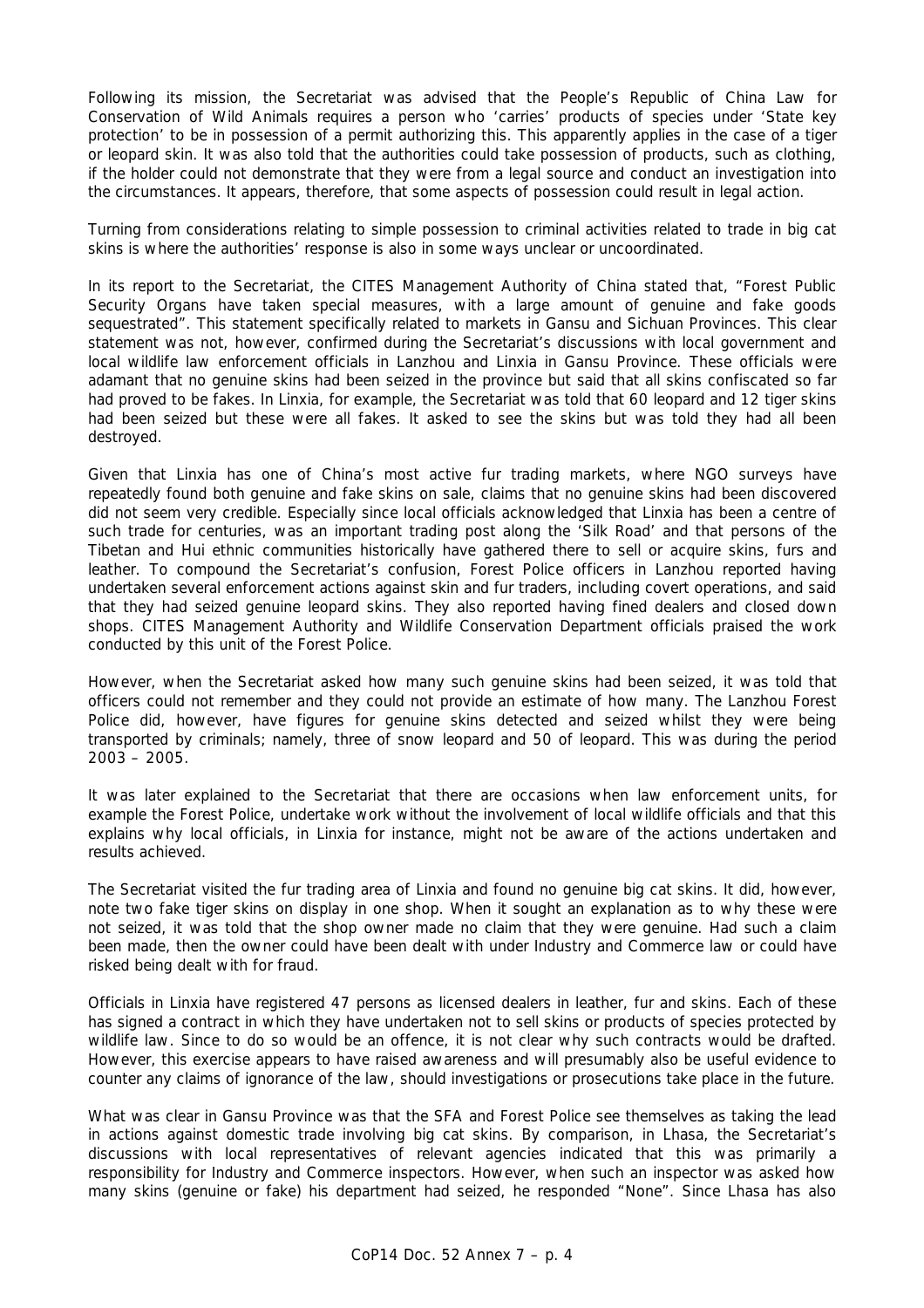been identified as a place where big cat skins have routinely been found on sale during surveys by NGOs (and have also been seen previously by the Secretariat), this response was surprising.

During its visit to Lhasa, the Secretariat toured the Barkhor Street area, where the majority of pilgrims and tourists are found and, consequently, where many market stalls and shops are situated. It was in this area that the Secretariat had found Chubas incorporating leopard skins in 2003. It was noted that there was considerably less trade in skins and furs than had been seen previously. However, in one shop a jacket was on display that appeared to be of animal skin. The trader claimed this to be made from leopard skin and this was said in front of SFA officials. The jacket was seized and the Secretariat was told that Industry and Commerce officials would conduct a follow-up investigation. The trader claimed to be selling it on behalf of someone else.

The jacket was made up of a large number of small pieces of skin and whilst these generally had the appearance of being leopard, it was not possible for the Secretariat to make a firm determination of the species at the time of its inspection. There was no doubt, however, that the jacket had been made from pieces of genuine animal skin and was not a 'fake'.

### The Qingzang railway

This railway line opened in July 2006 and connects Lhasa with the major city of Xining, Qinghai Province, on the eastern side of the Tibetan Plateau. Interconnecting lines mean that Lhasa can now be readily accessed by rail from all parts of the country. The route is very popular, with some trains carrying up to 3,000 passengers.

The Secretariat visited the railway station on the outskirts of Lhasa and noted that all passengers leaving Lhasa are screened by security staff and that X-Ray machines are present to assist this process. Railway Police (members of the Public Security Bureau) patrol the station. To date, the only 'contraband' seized as a result of security screening has been weapons.

The Secretariat was aware of a media article, published some months prior to its mission, about someone who had travelled to Beijing, via the Qingzang railway, with big cat skins to sell in the capital city. The Secretariat had brought this article to the attention of the CITES Management Authority of China. It had, in turn, brought the article to the notice of SFA officials in Lhasa. The Secretariat discovered, however, that these local officials had not advised the Railway Police and their first knowledge of the matter was when it was raised by the Secretariat when it met with officers in Lhasa.

This demonstrated poor communication between agencies but the Railway Police showed great interest in illicit wildife trade issues and assured the Secretariat that they would take account of possible transportation of illicit wildlife in future. The Secretariat was advised that there had been awarenessraising material on wildlife trade distributed when the rail line first opened.

### Border control

The Customs authorities of China, and especially their anti-smuggling division, which has been described in earlier mission reports, continue to demonstrate great awareness of illegal trade in specimens of CITESlisted species and appear to give this a relatively high priority in their activities. Customs officials in Lhasa reported noting a decrease in smuggling of wildlife in their area. They did not know why this was the case. During the period 2000 – 2006, 10 cases of attempted illegal imports (of a variety of specimens of CITES-listed species) were detected. There were no cases detected of attempted illegal export.

The senior Customs officer for the area updated the Secretariat regarding the outcome of the major case in 2003, when several hundred big cat skins had been seized. Three persons were arrested in connection with the incident. These persons were described as 'Chinese', as opposed to 'Tibetan'. One was sentenced to death (since commuted to life imprisonment), one to life imprisonment and the third to 15 years' imprisonment. The officer reported that the Customs authorities of China and India have recently signed a cooperation agreement, which he expects will facilitate the exchange of information. The investigation into the 2003 incident had demonstrated links to India and information had been passed to Customs counterparts in that country.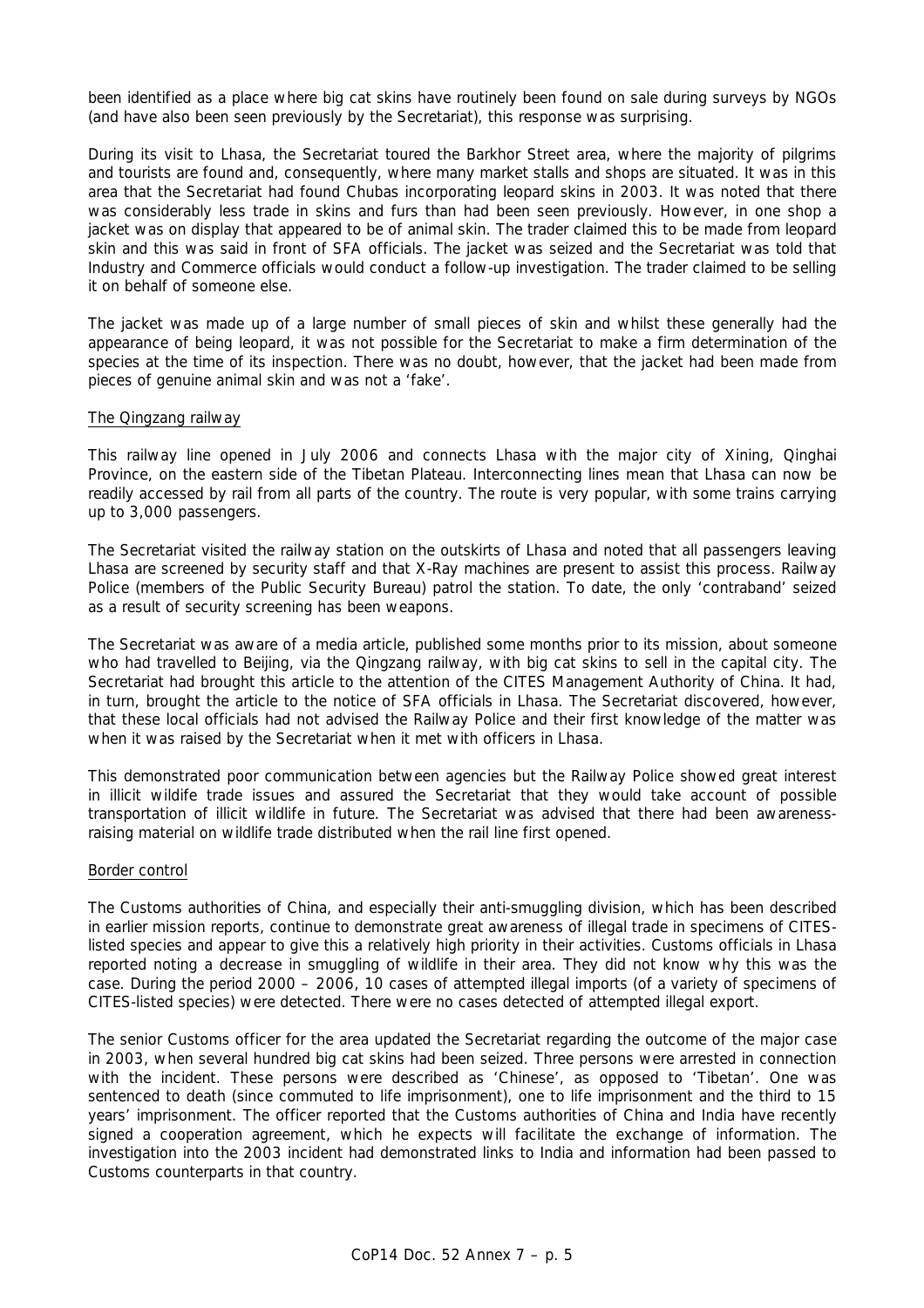## General enforcement issues

The Secretariat was advised by central and local SFA officials of several meetings, including a multiprovince event, which have been called specifically to promote awareness of illicit trade in big cat skins and bones among relevant enforcement-related agencies. China and India have engaged in greater communication on this subject and China was to host a workshop of wildlife and law enforcement officials in April 2007, which will include such officials from India and Nepal.

The CITES Management Authority of China, in particular, continues to engage in regular training of relevant agencies throughout the country. Its representatives, sometimes accompanied by officers of Customs and Forest Police, also attend regional and sub-regional CITES- and enforcement-related events. China is an observer at ASEAN Wildlife Enforcement Network (ASEAN-WEN) meetings and regularly attends meetings of the Interpol Wildlife Working Group. Indeed, China's Public Security Bureau and CITES Management Authority hosted a Group meeting in July 2006. China also participated in a specialized meeting called by the Interpol General Secretariat in January 2007 to discuss illicit trade in ivory. China actively participated in both meetings of the CITES Tiger Enforcement Task Force and in the meeting of the CITES Falcon Enforcement Task Force. It also participated in the first meeting of the CITES Enforcement Expert Group.

The Secretariat's relations with China with regard to enforcement are excellent and its experience is that the CITES, Customs and Forest Police authorities will always follow up information that is supplied to them, regardless of the source. It encountered other officials, however, that seem dismissive of information originating from the NGO community.

It is clear that Customs see themselves as guarding China's borders against those who would conduct illicit wildlife trade across them. The Forest Police clearly regard themselves as guardians of China's protected habitats and species. However, it is not so clear whether such 'professional' law enforcement agencies see their role as seeking out illicit domestic trade. China's enforcement agencies undoubtedly conduct such work but the Secretariat questions how self-initiated these activities are. For example, many of the enforcement statistics provided by China in relation to domestic seizures result from major country-wide campaigns that are initiated by the government. Whilst these are successful, they tend to be conducted annually and not necessarily when specifically needed. They are not necessarily targeted at specific forms of trade. It also seems that their timing may be somewhat random. For example, local enforcement officers told the Secretariat that such national campaigns could be conducted at a time of year that might not be particularly relevant for the region or province and that they are seldom consulted during the planning of these campaigns.

The latest such nationwide enforcement campaign was conducted in November 2006, under the name 'Operation Green Shield'. China announced at the Standing Committee's meeting in October 2006 that such an operation would be mounted. Whilst news of Standing Committee discussions is unlikely to spread widely through China, it did seem odd that a law enforcement campaign would be announced in advance, risking providing warning to wildlife criminals.

The Secretariat believes that this apparent lack of self-initiated enforcement work is also demonstrated by the fact that there appears to have been little enforcement response to what seems, in the early 2000s, to have been a growing illicit trade in Asian big cat skins, even though the wearing of them and display for sale must have been obvious for law enforcement officials to see. Indeed, there seems to have been no coordinated or organized response from officials at all until this issue was raised by NGOs and the Secretariat. It seems rather disproportionate that at a time when the courts were sentencing to death and life imprisonment persons who had tried to smuggle such skins into China, those who were engaged in illegal internal trade were receiving considerably less law enforcement attention.

The Secretariat has previously expressed to the Government of China its concerns that wildlife law enforcement policies and decision-making, directly affecting operational matters, apear to be at times dictated or determined by government officials or civil servants who may not have sufficient enforcement-related experience to direct such activities. This mission gave no reason for that view to be altered.

It is also not clear whether wildlife law enforcement officials have sufficient understanding of the 'bigger picture', particularly with regard to the important destination that China is for illicit trade. In day-to-day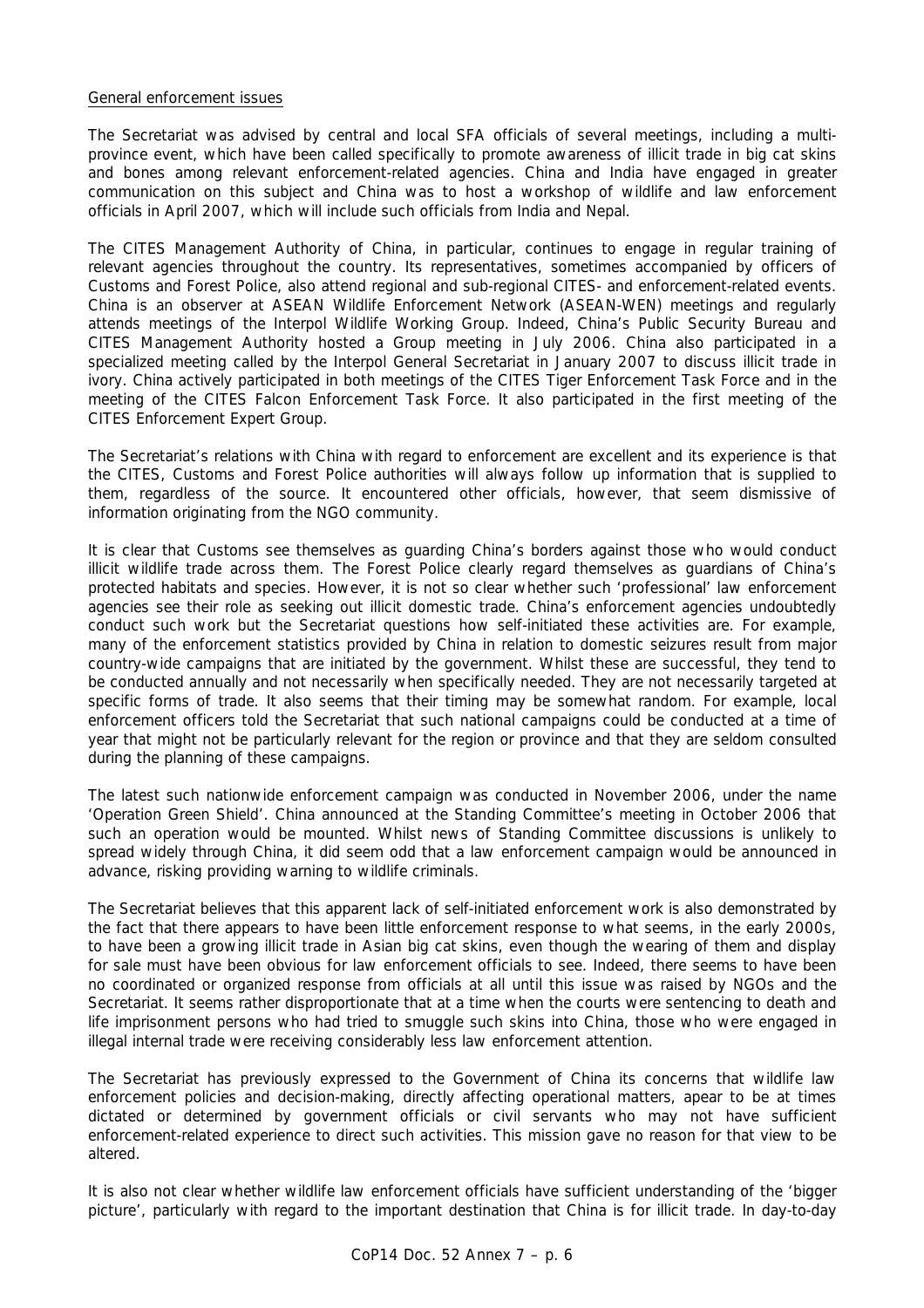matters, it seems that there may be scope too for a greater understanding of the various forms of illicit wildlife trade and how to detect it. For example, the Secretariat was accompanied during some of its inspections by some officials who did not seem to have any experience of 'market surveys' and by some officials who did not seem able to recognize wildlife products, such as ivory carvings. If SFA officials lack training or experience in such work then it must surely be even harder for inspectors from Industry and Commerce or the Quality Control Department, who presumably have no background in wildlife-related issues.

The Secretariat, during its work in 2003 in relation to the poaching of and illicit trade in the Tibetan antelope, noted that the Forest Police College of China had conducted excellent work in analysing the activities of Tibetan antelope poachers and had produced profiling information that was very valuable in targeting such persons and their activities. It believes it would have been useful for the same, or another relevant body, to have undertaken such an exercise in relation to illicit trade in tigers and Asian big cats. It is not too late for such work to be conducted.

Despite some of the comments above, which may understandably be viewed as negative, the Secretariat continues to be generally very impressed by the front-line wildlife law enforcement staff of China.

## General wildlife conservation issues in Tibet Autonomous Region

SFA officials in Lhasa advised the Secretariat of very encouraging results from recent wildlife surveys in the region. The annual increase in the population of Tibetan antelope is recorded as 6.6%. The most recent figure for the Tibetan antelope population in the region is 140,000. Although poaching continues, officials have noted that it is sporadic and no longer seems to involve the large, organized gangs that were previously encountered.

Tigers in the region now number ten animals, with relatively regular cases of conflict with livestock. The government pays compensation in such cases, to discourage 'revenge' killing of tigers by farmers or other local residents.

Snow leopard figures are estimated to be between 1,200 and 1,300. The clouded leopard population, which had dropped to as low as 100 animals is now estimated at 1,200.

### Domestic trade in tigers and other big cats

Whilst domestic trade in CITES-listed species is generally not a matter for the Convention, it is clear from Resolution Conf. 12.5 (Conservation of and trade in tigers and other Appendix-I Asian big cat species) that such trade is regarded as being significant in relation to these species. Indeed, from the text of the final RECOMMENDS section of the Resolution it is apparent that the Conference of the Parties seeks to eliminate the use of Asian big cat parts and derivatives for medicinal products and the use of skins for trophies, ornaments or clothing.

The Secretariat encountered some officials who apparently did not appear to fully appreciate the wording of the Resolution and that any change in China's present policy, for example with regard to medicinal products, would bring it into a state of non-compliance with the recommendation of the Conference of the Parties.

It is clear that the Government of China is coming under considerable pressure from various sources to authorize resumption in the use of tiger parts and derivatives from captive-breeding operations. The views of previous CITES technical and political missions to China in relation to this subject are recorded in paragraph 15 of document CoP14 Doc. 52.

Officials told the Secretariat during this mission that no decision has been taken on the matter and that the government continues to study options. Officials are understandably concerned that the government might be subject to significant financial compensation claims from the owners of captive-breeding operations.

Officials are also concerned, should any captive-breeding operations become insolvent, that the government would become responsible for the care of very large numbers of tigers (and probably some other species too). This seems a real concern and the Secretariat believes the international community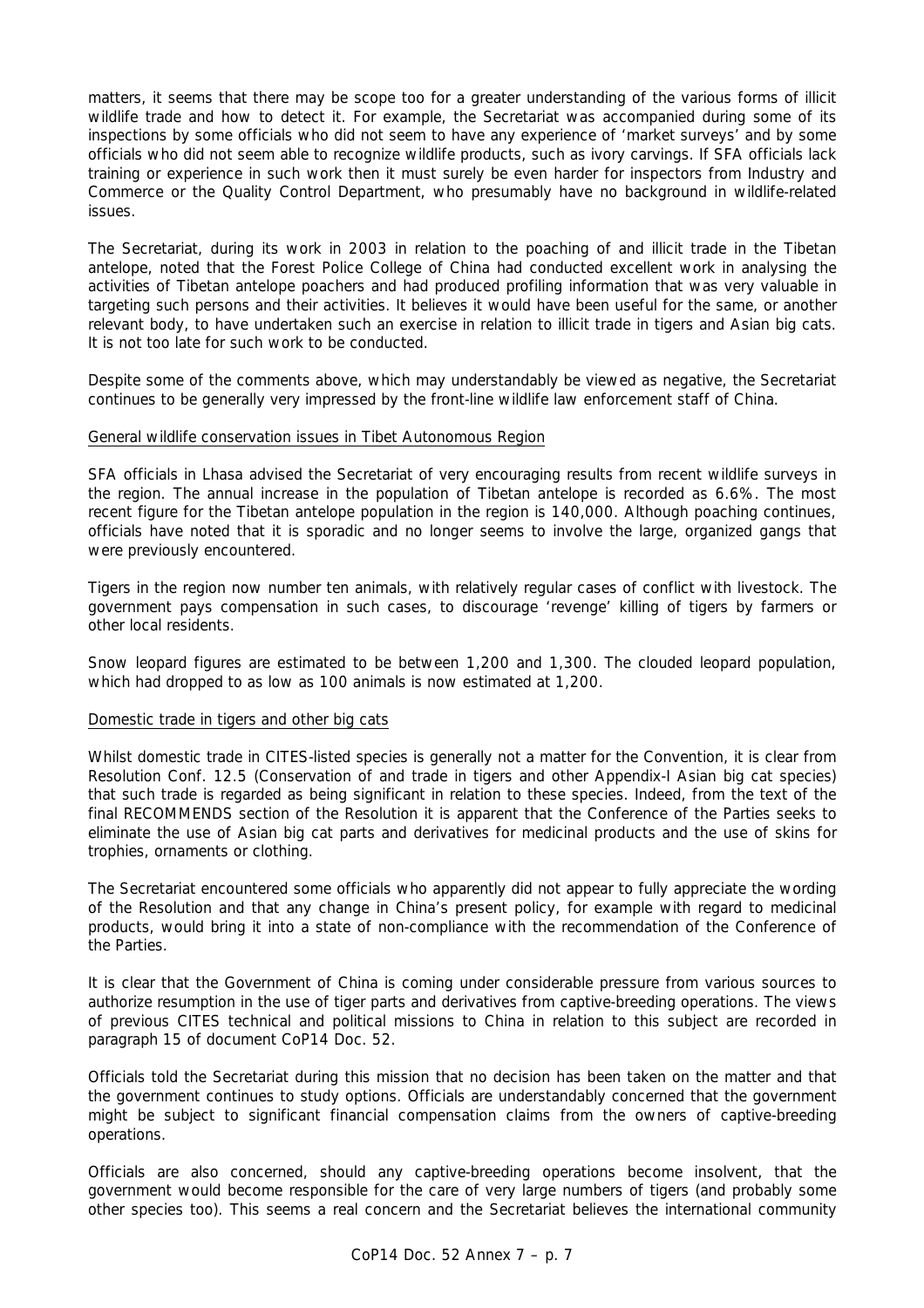would need to show understanding and support were that to happen. For example, support might be required in re-housing large numbers of animals or understanding if large-scale euthanasia were to be seen as the only practical option.

The Secretariat visited one captive-breeding operation and it is described in the following sections.

## Guilin Xiongsen Tigers and Bears Mountain Village

The Secretariat visited this 'Village' because it is a significant location for the captive-breeding of tigers but also because of a number of allegations that have been made by NGOs and the media that this facility may be engaging in illicit trade.

The facility is a large complex of enclosures and cages where tigers, bears and lions are kept. These various enclosures house animals that are for public display or breeding. There is also an area that is apparently used for public performances by trained animals but such activities were not taking place at the time of the Secretariat's visit. The facility has apparently been registered by government agencies in China (provincial and central) to engage in breeding, research and public performance.

The Secretariat met with the owner of the facility. He indicated that it had been established in 1986 with the aim of breeding tigers for commercial purposes, primarily for traditional medicine by supplying the bones of dead animals that could be used as ingredients in medicinal products.

By 1993, the facility had bred 400 tigers and had been regularly supplying the traditional medicine industry with 'ingredients'. However, in that year the Government of China introduced a ban on the use of tiger parts and derivatives. Consequently, the facility had no outlet for its 'products'. It then changed to being a place of public interest and entertainment and moved to gain income from visitors viewing its animals, as opposed to selling the parts of dead animals.

The Secretariat was told by the owner that between 1993 (when the ban on domestic trade in tiger parts was introduced) and June 2003, 117 tigers died in the facility. The bodies of these animals were kept in refrigerated storage. However, in June 2003 there was a significant outbreak of the SARS disease in China and facilities such as the Village and zoos were 'sealed' on the order of the government and public access was banned. As a result, the Village received no income from visitors and allegedly suffered extreme financial hardship. The owner told the Secretariat that he had been unable to pay electricity bills for the facility at this time and that, consequently, the refrigerated storage went without power. This resulted, he said, in the 117 carcasses starting to rot. He explained that these carcasses were subsequently burned and that their destruction had been witnessed by officials of the provincial wildlife authority. Representatives of this agency confirmed to the Secretariat that they had been present at the destruction.

Since that time, 43 tiger carcasses have apparently been accumulated. The Secretariat inspected the freezer in which these bodies are stored. Although it was impractical to count the exact number of carcases, the figure of 43 seemed reasonable. It appeared that, apart from one lion carcasse, all the bodies were those of tigers. What was also apparent was that the majority of bodies were those of young animals, either cubs or juvenile tigers. The Secretariat asked to see the records that the Village keeps of deaths, which are apparently reviewed on a regular basis by the provincial wildlife authority. These note the date of death, particulars of the individual animal and cause of death. The Secretariat noted that 75-80 % of deaths were recorded as being as a result of fighting, i.e. a tiger had been killed during violent interaction with its peers.

It occurred to the Secretariat that, if the aim of such a facility was to produce animals for commercial consumption, this did not seem to be being particularly effectively achieved. The carcasses stored in the freezer did not seem to be of a commercially appropriate size to warrant investment in the breeding activities that were taking place. If the aim of the Village is to produce tiger bodies that will be used commercially to provide parts and derivatives for medicinal purposes, then it appears to be failing. If the facility wishes to supply a demand for skins for decorative or traditional clothing purposes, as well as meeting demands for medicinal purposes, then it is equally failing. If the contents of the freezer at the time of the Secretariat's mission are representative of what such a facility can produce, then it seems that its ability to meet the 'demand' that is referred to by some individuals and organizations appears to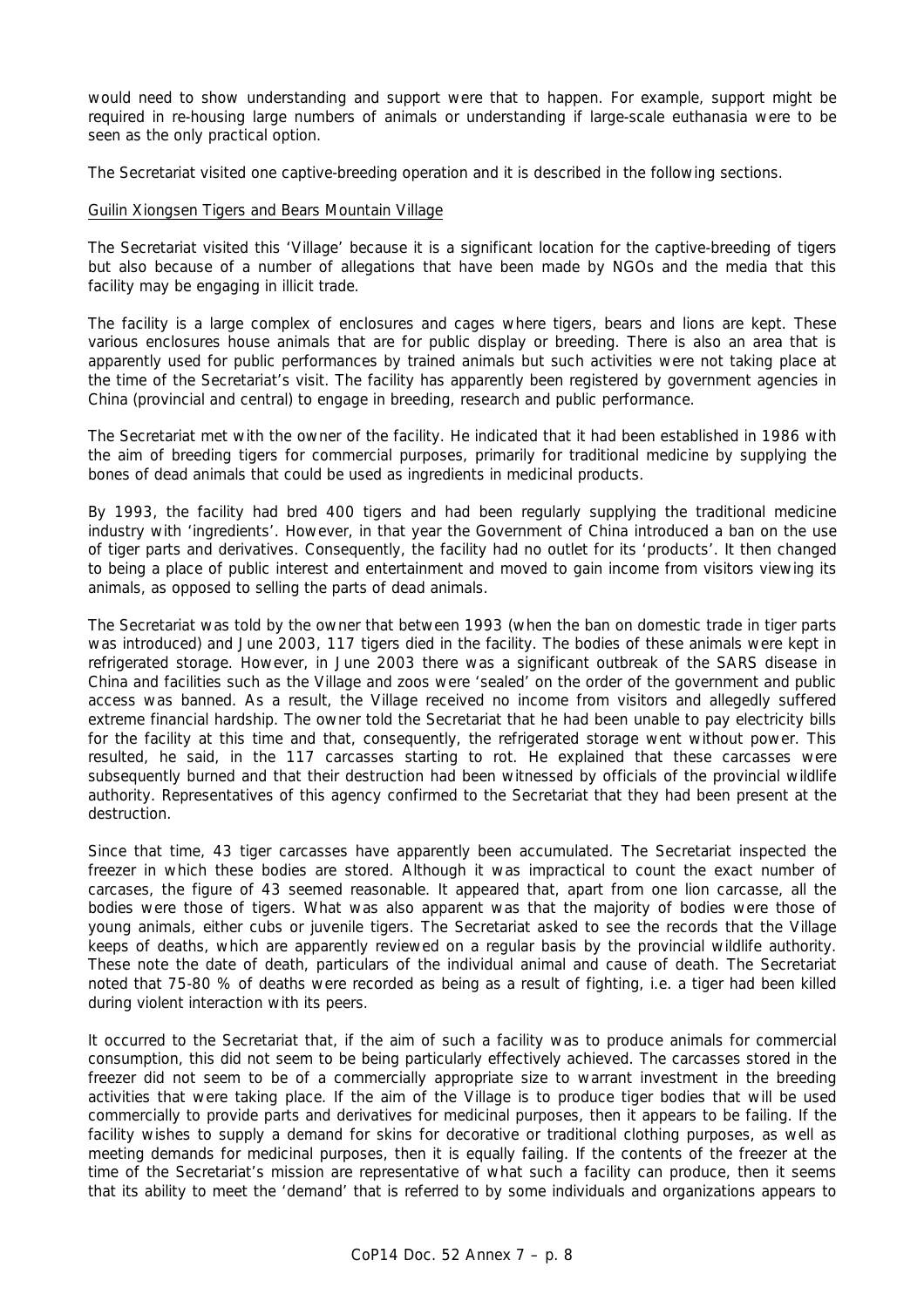be questionable. Perhaps, however, a higher level of animal husbandry and death-prevention would occur if commercial trade were to resume.

The management of the Village provided the following figures for live tiger numbers present at the time of the Secretariat's visit:

- Bengal subspecies 253
- Siberian subspecies 997
- South China subspecies 56

Management was unable to readily produce exact figures for the ratio of males to females but estimated this as being one male to one female.

The Secretariat was told that the average litter size at the facility is four cubs, with a maximum of six born. The life expectancy of tigers in the Village is 16-18 years. It does, however, have one tiger that is 28 years old.

The Village also has 210 lions, which have been produced from a breeding stock introduced in 1993 when the facility changed from being solely a commercial breeding operation to a facility that sought to gain income from public attendance. Management thought that the presence of lions would help attract visitors.

The Secretariat was told that management has introduced a policy of limiting breeding of tigers by keeping males and females apart. Other than separating males and females, no other form of contraception is used.

The facility has at least three employees whose activities relate to scientific issues. These are connected with the science of captive breeding, including DNA profiling to ensure genetic purity. The Village has also established links to two universities in China to study diseases related to tigers. The owner acknowledged that no specific work has been conducted in relation to conservation of tigers. For example, he said that no studies have been undertaken with regard to supplementing wild tiger populations or with regard to preparing any of the Village's animals for introduction to the wild. He did, however, say that he would readily make animals available for such purposes. It was not clear whether any payment would be expected for such work or supply of animals.

The owner made it very clear that he actively seeks a re-opening of commercial trade in tiger parts and derivatives. The Secretariat was handed a written submission by the owner, which is reproduced as Annex 8 of document CoP14 Doc. 52.

There are some significant differences between the written submission and what the Village owner said to the Secretariat during its visit. For example, the written submission states that CNY 50 million is needed to operate the facility each year but the owner told the Secretariat the amount was 40 million. The written submission records the annual income as being CNY 15 million but the owner claimed to the Secretariat that the figure was 3 million.

The owner told the Secretariat that he would wish compensation of USD 150 million if he had to close the Village. He said that he is losing money at a substantial rate, that he has had to mortgage the facility, that he has substantial bank loans upon the property and that he is facing bankruptcy.

The Secretariat posed the question why, following the ban on trade in tiger parts and derivatives in 1993, he had continued to breed tigers. The Secretariat indicated that such action seemed to make no commercial sense. The owner answered that he had continued breeding as a speculative business exercise, hoping that the ban would be temporary.

The owner has apparently made approaches to the Government of China on a number of occasions, seeking compensation or guidance as to whether trade in tiger parts and derivatives will be resumed. He claims never to have received a response.

Forestry authorities at central and provincial levels authorize the activities of the Village. Regulations require the Village to report births and deaths to the SFA on an annual basis. Births and deaths also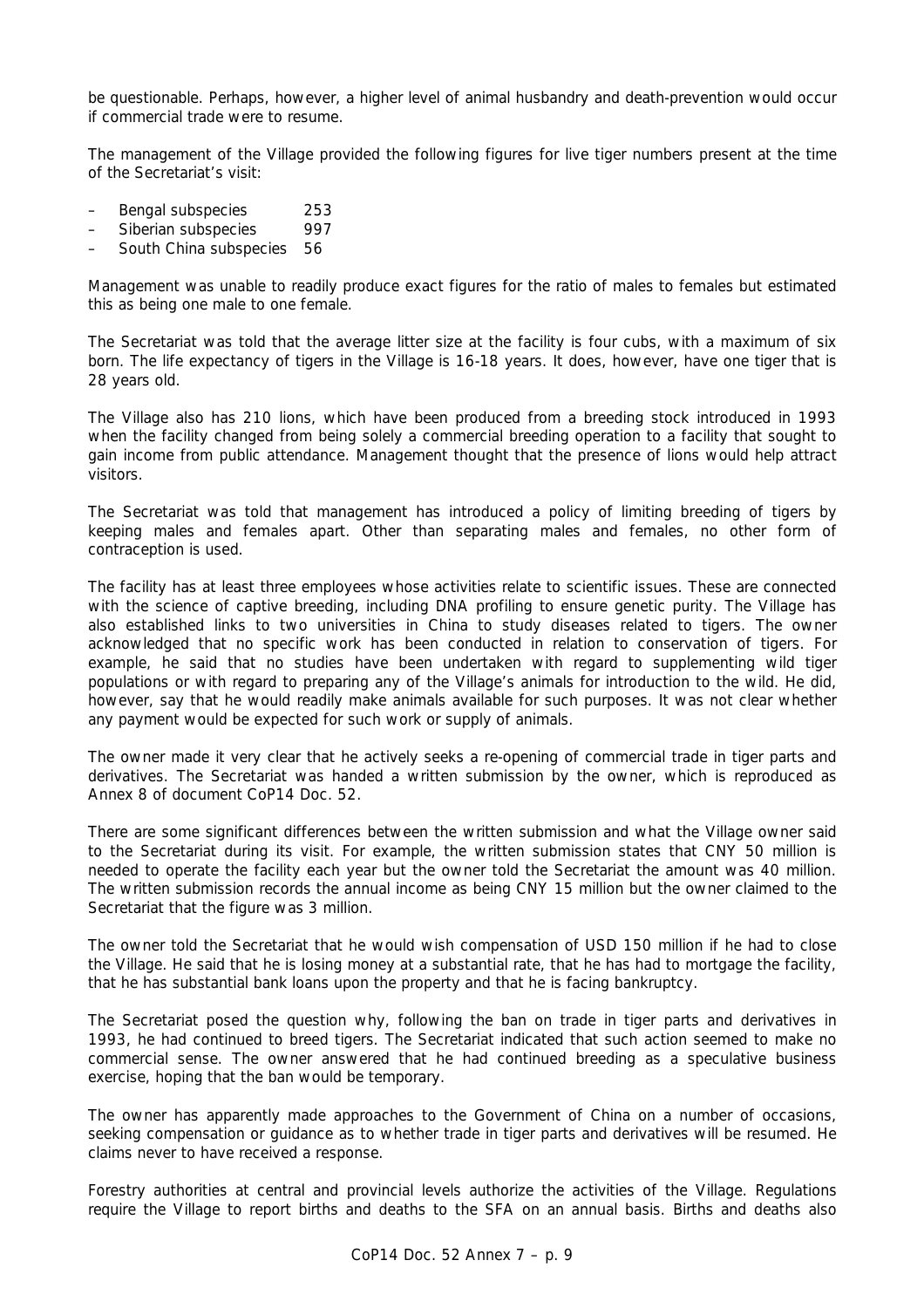apparently have to be reported to provincial officials every three months. The Secretariat was told that provincial officials regularly monitor the Village to ensure that its reports are accurate.

The SFA has recently introduced a requirement that all births in captive-breeding operations of 'listed' species (in terms of national legislation) be subject to special control. The tiger is one such 'listed' species. This requires the taking of blood samples for DNA profiling and the insertion of microchips in juvenile animals. This requirement applies to premises such as the Village. Throughout China, approximately 50 % of such tigers have been subjected to this process so far. During its visit to the Guilin Xiongsen Tigers and Bears Mountain Village, the Secretariat witnessed two young tigers being anaesthetized, having 'labels' punched into their ears, microchips inserted and blood samples taken.

The registration details of such animals can be accessed via the Internet at the following URL, where the database is available in Chinese only: www.cnwm.org.cn

At present, 410 of the tigers in the Guilin Village have been micro-chipped and registered, as have 93 tigers that are in a farm in Harbin in north-east China.

### Tiger 'products'

The facility described above is alleged, by a number of non-governmental organizations and media representatives, to be a source of products containing tiger ingredients that have been sold for domestic consumption.

The Secretariat attempted to examine these allegations during its mission. The owner of Guilin Xiongsen Tigers and Bears Mountain Village was specifically advised of these allegations and emphatically denied that any of the animals in the Village were being or had been used for such purposes. He was also advised of a media broadcast (by the Independent Television News service of the United Kingdom) that had been made shortly before the Secretariat's visit in which it was claimed that tiger meat had been sold to customers in a restaurant that was linked to the Village and situated within the grounds. The owner said that the restaurant was not operated by his company but also stated his opinion that it would be impossible for the restaurant to supply tiger meat to the public since his facility was the only possible source of such meat and that no one could access tiger 'products' from the Village.

The owner of the Village, Mr Zhou Weisen, operates (apparently along with some other business partners) a company that produces 'bone strengthening wine'. This enterprise, the Secretariat was told, uses the carcasses of lions from the Village to produce such wine.

The Secretariat was told that the enterprise produces a range of products that could potentially be relevant to CITES. One is a wine (of various strengths) that is sold in tiger-shaped bottles. These apparently contain a mixture of alcohol and herbs that has, during a fermentation process, had a lion skeleton incorporated in the production phase for a period of one year. Thereafter, the mixture is allowed to continue fermentation for periods of three, six or eight years.

- 3-year fermented bone strengthening wine is sold for CNY 480 in the Village shop.
- 6-year fermented bone strengthening wine is sold for CNY 960 in the Village shop.
- 8-year fermented bone strengthening wine is sold for CNY 1,200 in the Village shop.

Bottles of 'lion meat' wine are also on sale for CNY 150 each. This product apparently uses lion meat during the fermentation process, as opposed to a lion skeleton. At the time of the Secretariat's mission, USD 1 was worth CNY 7.6.

These products are apparently manufactured in a factory that is located some considerable distance from the Village. The Secretariat had hoped to visit these premises but it was not practical to do so. However, in the Village it was able to view examples of containers that are seemingly identical to those used in the factory for the production of meat and bone wine.

These were large clay pots with a capacity of 2,000 litres. The factory, the Secretariat was told, has 900 such receptacles. Apparently 4,000 bottles, of 500 ml each, can be produced from one receptacle.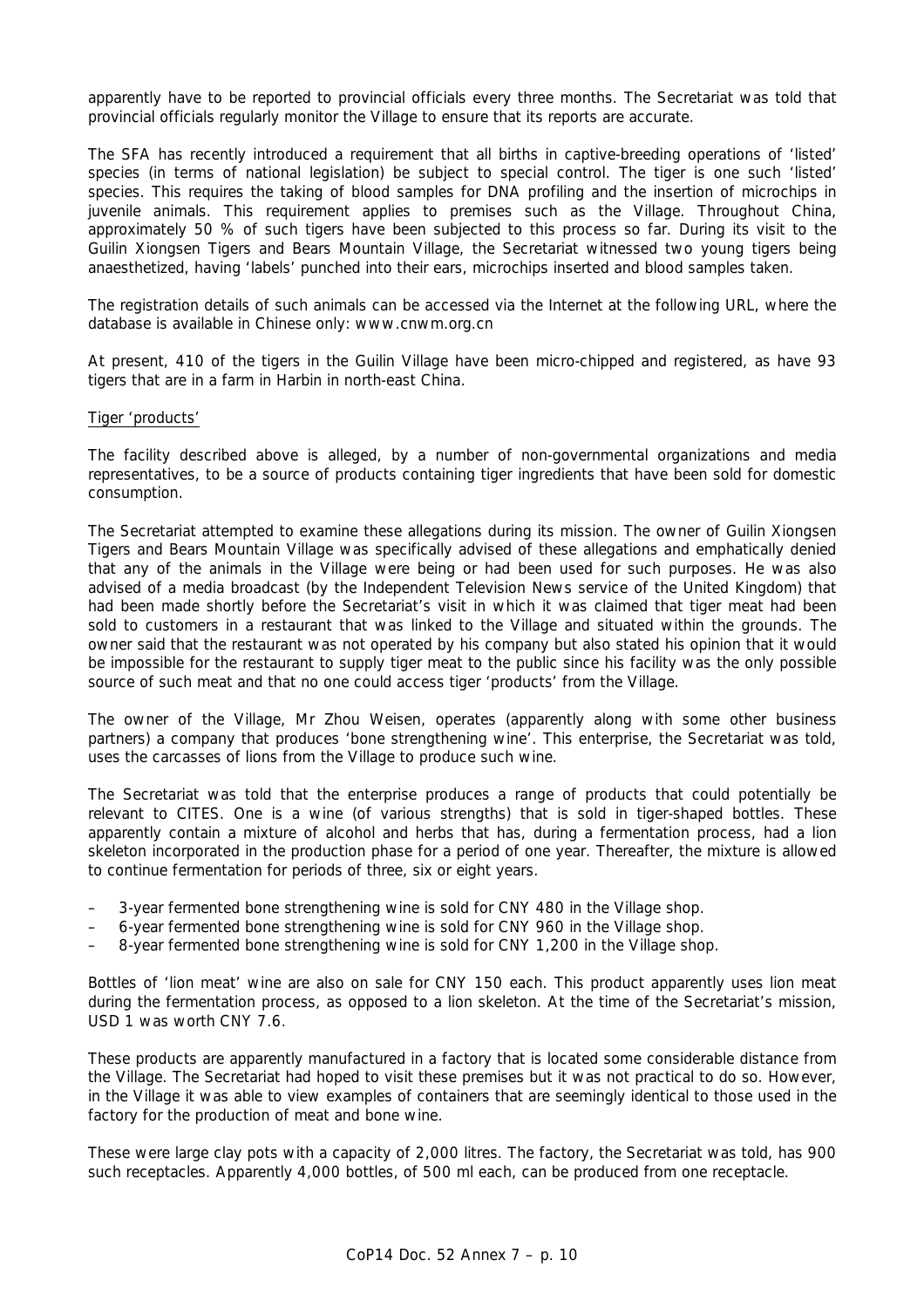The Secretariat was told that one lion skeleton will be used six times, i.e. it will be placed in a receptacle for one year and then placed in five others over the course of five further years. Apparently a skeleton could potentially be used for 10 years but the company policy is only to use one for six.

The Secretariat was told that the factory, at the time of the mission, had the following receptacles in use to prepare wine:

- 200 for lion bone wine
- 300 for lion meat wine
- 400 for gecko wine

Of these, it was said that 46 receptacles had a lion skeleton in them and 50 had lion meat in them at that time. The rest (404) were engaged in a fermentation process without the need for bones or meat.

The Secretariat questioned why the figure of a tiger is used to bottle a product that apparently is manufactured using lion skeletons. It pointed out that the lion is widely regarded as the 'king of the jungle' and, as such, it would seem logical and appropriate to use a lion figure, especially if the products on sale have their basis in lion skeletons or meat. The response was that the tiger has greater significance in Chinese tradition and history. The owner also said that this product was intended to be a substitute for tiger bone wine.

The Secretariat noted, early one morning, bottles of such bone strengthening wine on sale in the hotel that it used in Guilin. The Secretariat staff member asked the sales assistant what the bottles contained and was told, via interprepation, "tiger bone". The staff member sought clarification of the content and also asked for assurance that the products contained 'real' tiger bone. The assistant was adamant that the bone strengthening wine contained genuine tiger bone and explained that the different prices of the products she had on offer were due to the length of fermentation.

Government officials were present during the conversation that took place between the hotel shop assistant and the Secretariat staff member.

By the same evening of the Secretariat staff members' conversation with the hotel shop assistant, the bone strengthening wine products, i.e. the tiger-shaped bottles, had been removed from display. The Secretariat was subsequently told by another shop assistant that they had been told by "senior hotel management" to remove such products from the shelves.

Whatever such products truly contain, the shape of the bottle tends to gives an impression to prospective purchasers that they are acquiring a tiger-based product. Whilst the Secretariat acknowledges that the authorities in China probably have no legal basis upon which to regulate the manner in which these products are offered for sale, the present situation is open to misinterpretation and suspicion.

The labels on such products apparently make clear that the wine is produced using lion ingredients. The Secretariat asked officials from the local CITES Management Authority branch office how many permits had been issued for the export of such products, since they claim to contain specimens of a CITES Appendix-II species (African lion). The answer was none. Since the area in China in which these products are on sale is very popular with foreign tourists, it seems highly probable that such wine has been purchased and exported and that this may have been in violation of the requirements of the Convention or China's domestic law.

The Secretariat asked what had been done, or was being done, to ensure that the wine being offered for sale truly contained lion and not tiger parts. The response illustrated a lack of coordination between agencies. It appeared that supervision and regulation of the sale of such products, being a commercial activity, is primarily a matter for the Industry and Commerce and Quality Control Departments. However, it also appears that the inspectors of these departments have little knowledge of wildlife matters and may not be best suited to undertake such work.

Because bone strengthening wine has been declared as being based upon lion specimens and not CITES Appendix I or nationally specially-protected species, the primary monitoring of production was previously left to provincial officials. Officials of the central-government SFA have recently become involved because it has been decided that such goods should come under the central nationwide control of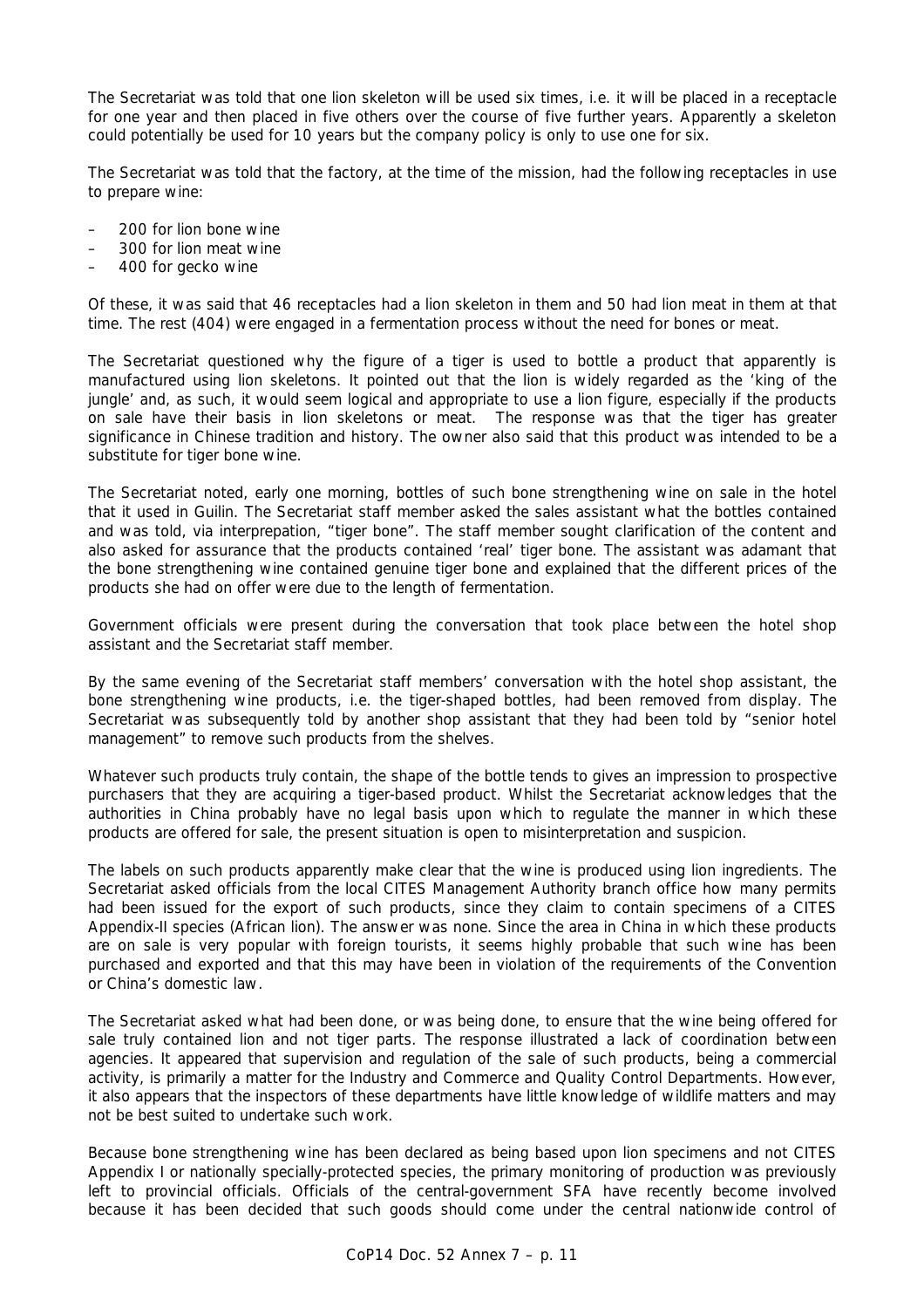specific wildlife products. As a result, the Village is now required to comply with SFA requirements in relation to its 'bone strengthening wine'. Wine produced by the Village now bears an approval label similar to that used for other wildlife products, such as those derived from bear or musk deer.

Central and provincial enforcement officials appear to have the responsibility and authority to monitor the transfer of bones and meat from the Village to the factory. Representatives of both central and provincial offices claim to supervise such transfers. The Secretariat noted, however, that the assurance and explanation of such activities was only forthcoming after the Secretariat had questioned whether sufficient monitoring was in place and after a lengthy exchange between officials who seemed to be debating the matter. It had not been volunteered during the initial description of monitoring. During the lengthy discussion on this subject, it also emerged that local SFA officials had apparently inspected every jar of bone wine in the factory in 2006, following an allegation by a China-based newspaper that tiger bones were being used in its production and not lion bones. These officials had apparently satisfied themselves that the skeletons being used were all from lions by the presence of fur on the bones that was recognizable as lion skin and not the striped fur of tigers.

This struck the Secretariat as a far from foolproof method of determining whether the skeleton in a jar was that of a lion or tiger. Should further significant allegations or suspicions be forthcoming, the Secretariat believes it would be more reliable for bones and meat to be subjected to DNA profiling. The Secretariat understands that the wine product that is eventually sold to consumers does not contain sufficient bone 'material' to enable DNA profiling.

The CITES Secretariat has no grounds, at this time, to question the activities of the management or staff of the Guilin Xiongsen Tigers and Bears Mountain Village. However, it is clear that such a facility could be used by unscrupulous traders to engage in illicit activities. For example, since it is probably impractical for local officials to be present at the birth of every litter of tiger cubs, there will be scope for laundering of wild-taken tigers or for captive-bred cubs not to be reported to the authorities but, instead, to be entered into illicit trade. To be fair, however, the same potential exists in any commercial captivebreeding operation (regardless of the species in question), which is why the Secretariat encourages close monitoring of such operations by national authorities.

### Domestic trade in ivory

The main reason for the Secretariat's mission to China was to examine trade in Asian big cats. However, the opportunity was also taken to review ivory trade controls.

The Secretariat visited, on a primarily *ad hoc* and unannounced basis, a number of locations where ivory might be expected to be on sale in China, especially places frequented by large numbers of tourists. It also specifically visited licensed traders and manufacturers in Beijing and Guangzhou. One trader in Beijing had previously been visited in March 2005 and, at that time, its staff appeared to be somewhat confused by the requirements of the control system. On this occasion, it was in complete compliance. So was the manufacturer and trader in Guangzhou, who made special mention of the fact that company stocks of ivory were beginning to run very low.

In Beijing the Secretariat also visited a number of antique and second-hand shops where previously small quantities of ivory had been on display for sale by unregistered traders. No ivory was found on this occasion.

In several other locations at some of the cities visited, small quantities of ivory were detected. Many of these were just one or two pieces, such as simple bangles. Several pieces were seen that appeared to be antique or pre-Convention. Many carvings were found to be mammoth ivory or other animal bone. Indeed, mammoth ivory carvings are widely on sale and several traders described having changed to this source because of the absence of legal-origin elephant ivory. The major ivory manufacturer in Guangzhou is also now using a good deal of mammoth ivory. Several items claimed by traders to be ivory were not but were, instead, bone or even plastic. In none of the locations where ivory was found did this appear to be a significant trading activity of the shop.

In only one place, a tourist souvenir shop in Xi'an, did the Secretariat discover high-quality ivory carvings of significant value and in any number. Local officials were to follow-up this discovery. Forest Police officials were also called to seize an ivory carving from an antique shop in Guangzhou, which had been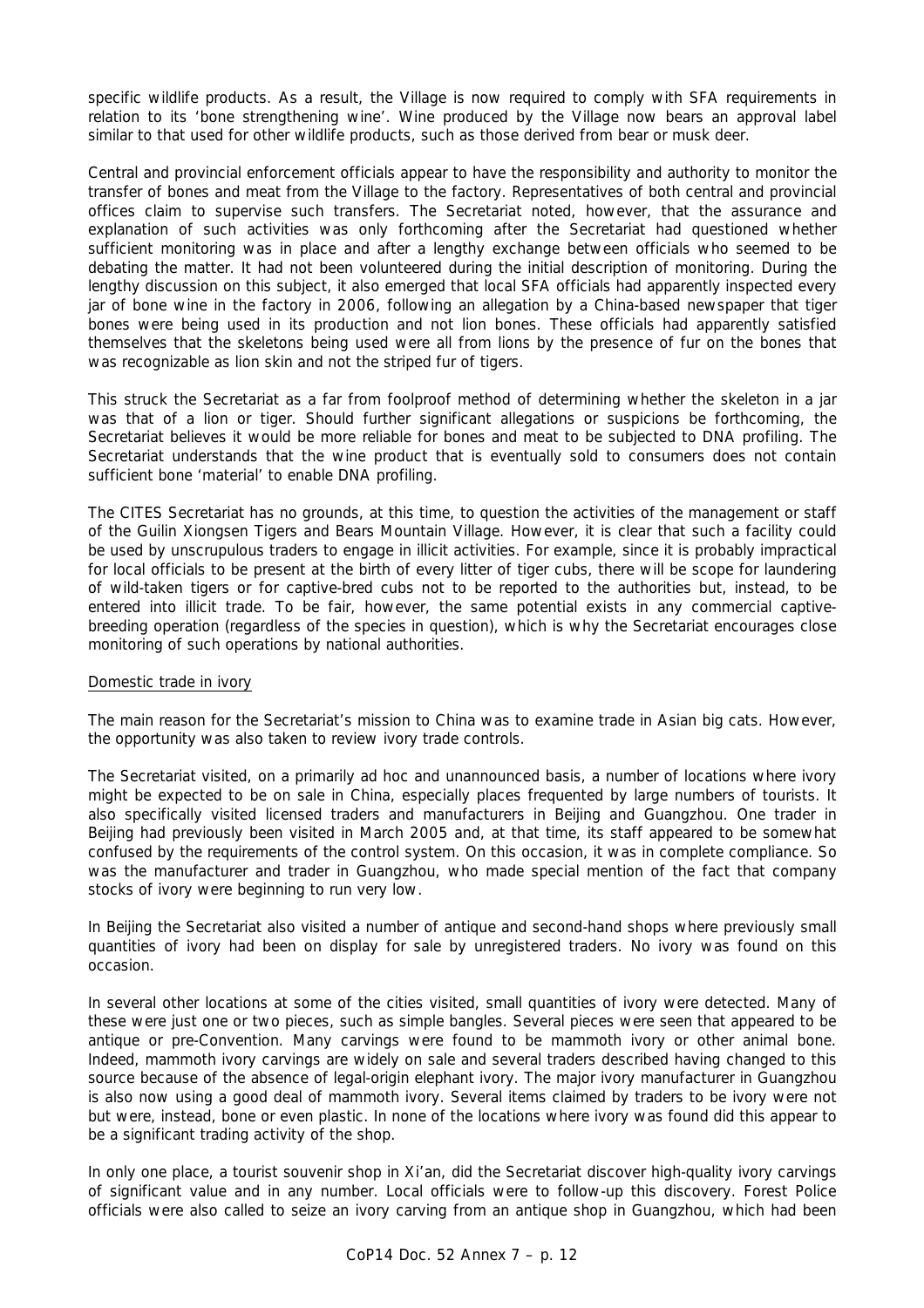detected during an inspection by the Secretariat and SFA officials. It was noted, however, that this item was priced surprisingly cheaply and the shop owner did not appear to appreciate its worth. Officials later advised the Secretariat that this person had only been in business for three months.

The Secretariat was advised that, by the time of its mission, 40 enterprises had been authorized to engage in domestic trade in ivory. Of these, 16 are involved in ivory carving. However, because some of the enterprises have a number of shops, the total number of authorized retail outlets for sale of ivory in China now stands at 88.

China's ivory trade controls were reviewed by a mission team in March 2005. Its report, and the Secretariat's assessment of the controls, was submitted to the Standing Committee in document SC53 Doc. 20.1. At that time, the Secretariat was of the opinion that China's controls fulfilled the requirements of Resolution Conf. 10.10 (Trade in elephant specimens) and the relevant annotation to the Appendices. The present mission gave no reason to alter that assessment. However, the Secretariat has previously indicated that it would take ETIS analyses into account before making a final recommendation to the Standing Committee. It presumes the matter may be discussed further at the 55th meeting of the Standing Committee (The Hague, 2 June 2007).

# China's report to the Secretariat

There were a number of matters in the report to the Secretariat by the CITES Management Authority of China (Annex 1 of the present document) that the Secretariat believed warranted clarification as follows.

- Page 2, paragraphs 6 and 7: These describe increased controls regarding the use of leopard bone in medicine and the Secretariat asked what had prompted a tightening of such controls. This apparently resulted from a 10 year study of wildlife, which indicated declining leopard numbers in the wild. The Secretariat could not understand the wording "and no substitutes is needed" at the end of paragraph 7. It was explained that this was a mistake in translation and that these words should be deleted.
- Page 3, paragraph 5: This contains translation errors, so that some items are referred to twice. To correct this, the total leopard skins should be 14 and leopard skeletons 4.
- Page 4, final paragraph: The Secretariat sought an estimate of the total number of 'artificially-bred' species referred to. Tiger numbers are estimated at over 4,000, leopard at 200, snow leopard at 20- 30 and no figure was available for clouded leopard.
- Page 8, first paragraph: The Secretariat pointed out that the wording in the second line, "China intends to do", indicated that a decision has already been made. This was said to be a translation error and it was emphasized that no such decision has been taken.

### General observations

China has reported a marked decrease in the wearing of clothes incorporating the skins of Asian big cats and the display and sale of such clothing and skins. Surveys by NGOs corroborate this statement and the Secretariat was unable to find significant evidence of such activities during its mission. This decrease is very welcome and the various organizations, governmental and non-governmental, which have undertaken public awareness campaigns deserve to be congratulated. It does seem, however, that there must be many people who had been engaged in illegal domestic trade who have escaped enforcement action.

Instances such as the major seizure by Lhasa Customs in 2003 amply demonstrate the level of demand that existed. However, there is no country in the world that has eliminated wildlife crime. To expect China, a country with a huge population, with borders thousands of kilometres long (many of which are extremely difficult to patrol) and with a centuries-long history and culture of wildlife consumption, to readily eradicate such crime is totally unrealistic.

The Secretariat believes, however, there is scope for the approach to wildlife law enforcement to be more creative and imaginative in many countries around the world, including China. For example, on arriving in the city of Xi'an the Secretariat was told by one official that there was no history of trade in ivory in this area. Whilst accepting that this was probably true, the Secretariat noted that Xi'an is a city visited by hundreds of thousands of tourists each year, most of whom are there to view what has been described as the 'eighth wonder of the world' – the Terracotta Warriors. It suspected that illicit traders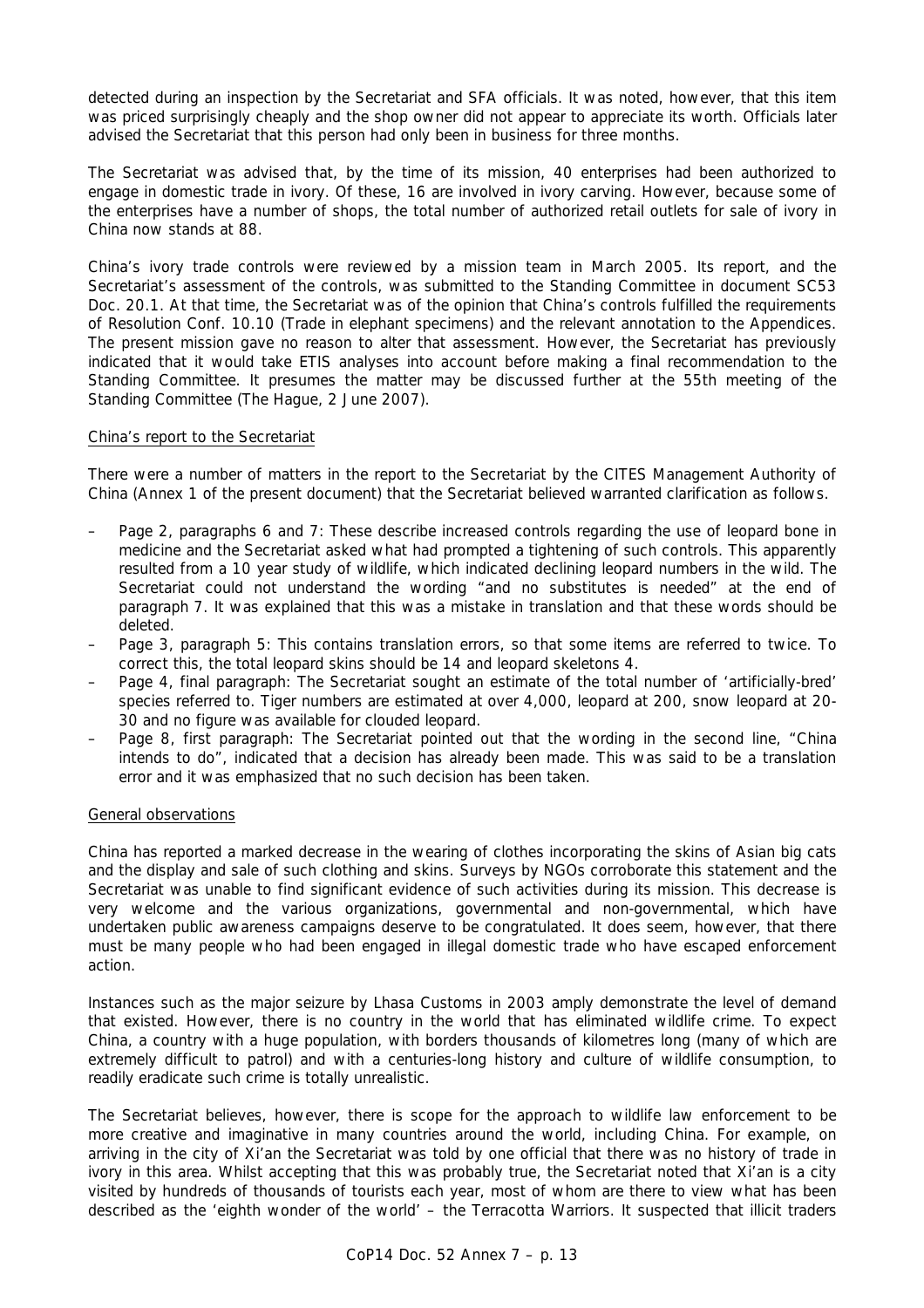would seek out the souvenir buyers among those tourists and seek to profit from them. And so it proved to be. Xi'an was the city where the most valuable and attractive illicit ivory was found to be on offer.

Criminals, whatever their form of crime, go where the money is and law enforcers must follow or seek to get there ahead of them. Customs, Forest Police and other enforcement agents probably seldom enter major tourist sites, high-class restaurants or the gift shops of 4- and 5-star hotels. But that is where the sales of ivory, caviar and shahtoosh shawls often take place, whether one is in Beijing, Bangkok, Douala, New Delhi, New York or Paris.

It is also important to note that China cannot combat wildlife crime alone. It may be an important end market but the supply base must be tackled too. The CITES Tiger Enforcement Task Force has noted that several range States are significant links in the illegal chain. Myanmar appears to be an important staging post for illicit trade to China, yet its authorities seldom report seizures. The Secretariat, in the present document to which this annex is attached, questions whether India's response has been sufficiently coordinated and timely. There are other examples that could be quoted.

During the Secretariat's discussions with NGOs in Beijing, it was noted that the Secretariat's suggestion at the 54th meeting of the Standing Committee that a high-level summit on tigers should be convened had not been supported. However, several NGO representatives expressed the view that CITES does have an important role to play. One suggestion by an NGO was that CITES should organize a tiger range States meeting to address the many issues related to conservation of and illicit trade in this species. Since all tiger range States, except the Democratic People's Republic of Korea, are Parties to the Convention, it was felt that this would be appropriate and that the many mechanisms available to CITES could be used to achieve consensus and commitment to actions.

# Recommendations

In addition to the general suggestions or comments made in the above mission report, the Secretariat offers the following specific recommendations for consideration by China.

1. Whilst the Secretariat is aware that some work has been done in relation to raising awareness of CITES enforcement-related issues among the Industry and Commerce and Quality Control departments, it appears more needs to be done. Alternatively, wildlife-related inspection work should be removed from their remit and placed under the control of agencies such as the Forest Police or Wildlife Conservation Division of the SFA. This recommendation reflects the following wording in Resolution Conf. 12.5:

# *URGES:*

- *a) all Parties and non-Parties, especially range and consumer States of Asian big cat species, to adopt comprehensive legislation and enforcement controls which clearly define the administrative responsibilities of the various government agencies responsible for regulating trade within and outside of protected areas and in outlets for parts and derivatives such as in wildlife markets and shops, etc., as a matter of urgency.*
- 2. Although noting information that public awareness and education campaigns have been conducted by central and local government agencies in relation to illicit trade in wildlife, especially trade in Asian big cats and ivory, the Secretariat was unable during its mission to see any obvious public indications of such campaigns. It therefore recommends that posters or leaflets providing information regarding what is lawful and warning against engaging in illegal acts be displayed at appropriate locations, such as air and sea ports, railway stations, relevant markets and souvenir shops, and in hotels used by tourists. Such awareness-raising would be particularly relevant to outlets where lion bone and meat products are for sale.
- 3. The Government of China, as a matter of urgency, should determine how it is to respond (using registration schemes, an amnesty or other such measures) to the apparent widespread private ownership and possession of skins of Asian big cats or clothing incorporating such skins, many of which are likely to be of illegal origin.